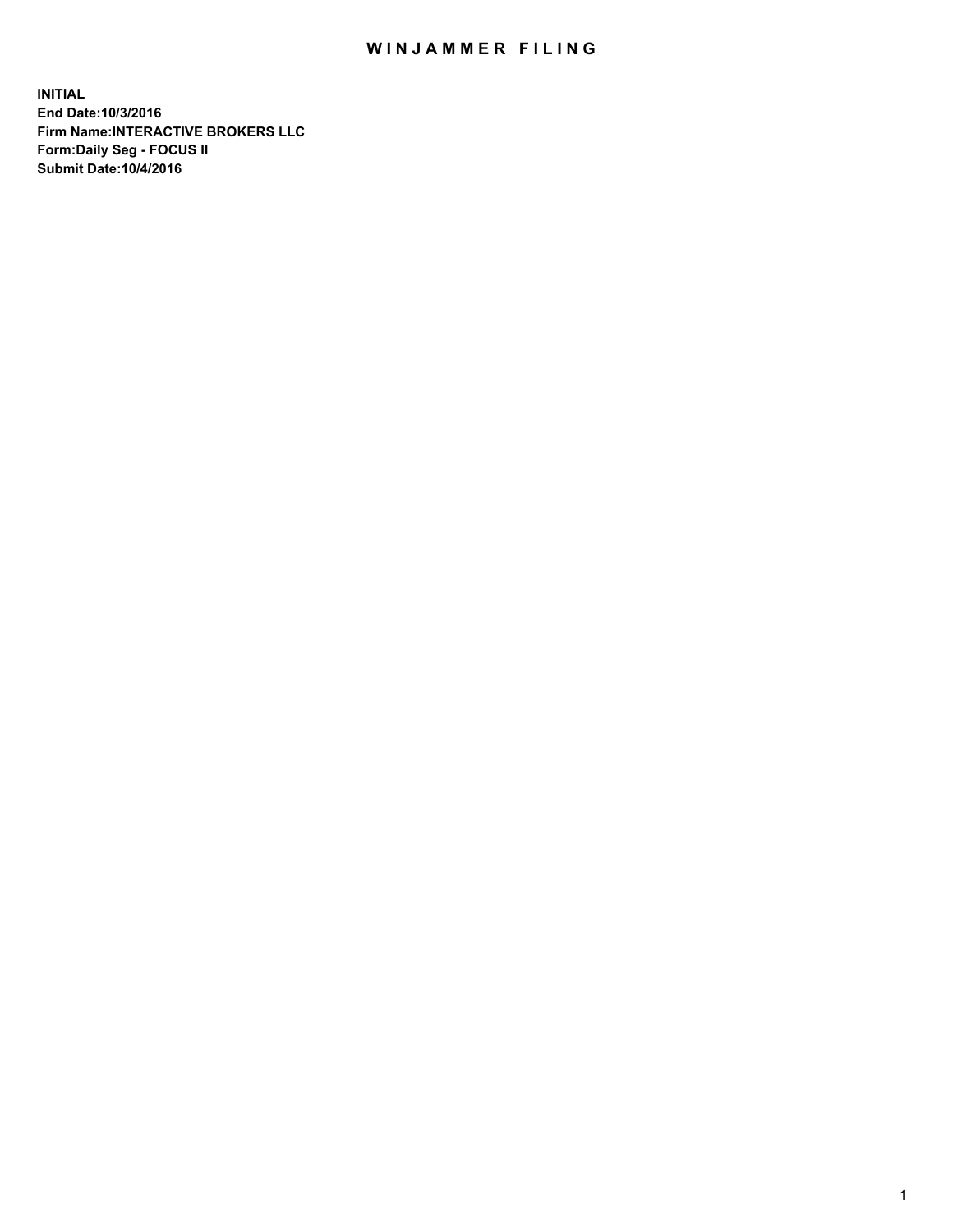## **INITIAL End Date:10/3/2016 Firm Name:INTERACTIVE BROKERS LLC Form:Daily Seg - FOCUS II Submit Date:10/4/2016 Daily Segregation - Cover Page**

| Name of Company<br><b>Contact Name</b><br><b>Contact Phone Number</b><br><b>Contact Email Address</b>                                                                                                                                                                                                                          | <b>INTERACTIVE BROKERS LLC</b><br>James Menicucci<br>203-618-8085<br>jmenicucci@interactivebrokers.c<br>om |
|--------------------------------------------------------------------------------------------------------------------------------------------------------------------------------------------------------------------------------------------------------------------------------------------------------------------------------|------------------------------------------------------------------------------------------------------------|
| FCM's Customer Segregated Funds Residual Interest Target (choose one):<br>a. Minimum dollar amount: ; or<br>b. Minimum percentage of customer segregated funds required:%; or<br>c. Dollar amount range between: and; or<br>d. Percentage range of customer segregated funds required between:% and%.                          | $\overline{\mathbf{0}}$<br>0<br>155,000,000 245,000,000<br>0 <sub>0</sub>                                  |
| FCM's Customer Secured Amount Funds Residual Interest Target (choose one):<br>a. Minimum dollar amount: ; or<br>b. Minimum percentage of customer secured funds required:%; or<br>c. Dollar amount range between: and; or<br>d. Percentage range of customer secured funds required between:% and%.                            | $\overline{\mathbf{0}}$<br>$\overline{\mathbf{0}}$<br>80,000,000 120,000,000<br>00                         |
| FCM's Cleared Swaps Customer Collateral Residual Interest Target (choose one):<br>a. Minimum dollar amount: ; or<br>b. Minimum percentage of cleared swaps customer collateral required:% ; or<br>c. Dollar amount range between: and; or<br>d. Percentage range of cleared swaps customer collateral required between:% and%. | $\overline{\mathbf{0}}$<br>$\overline{\mathbf{0}}$<br>0 <sub>0</sub><br><u>00</u>                          |

Attach supporting documents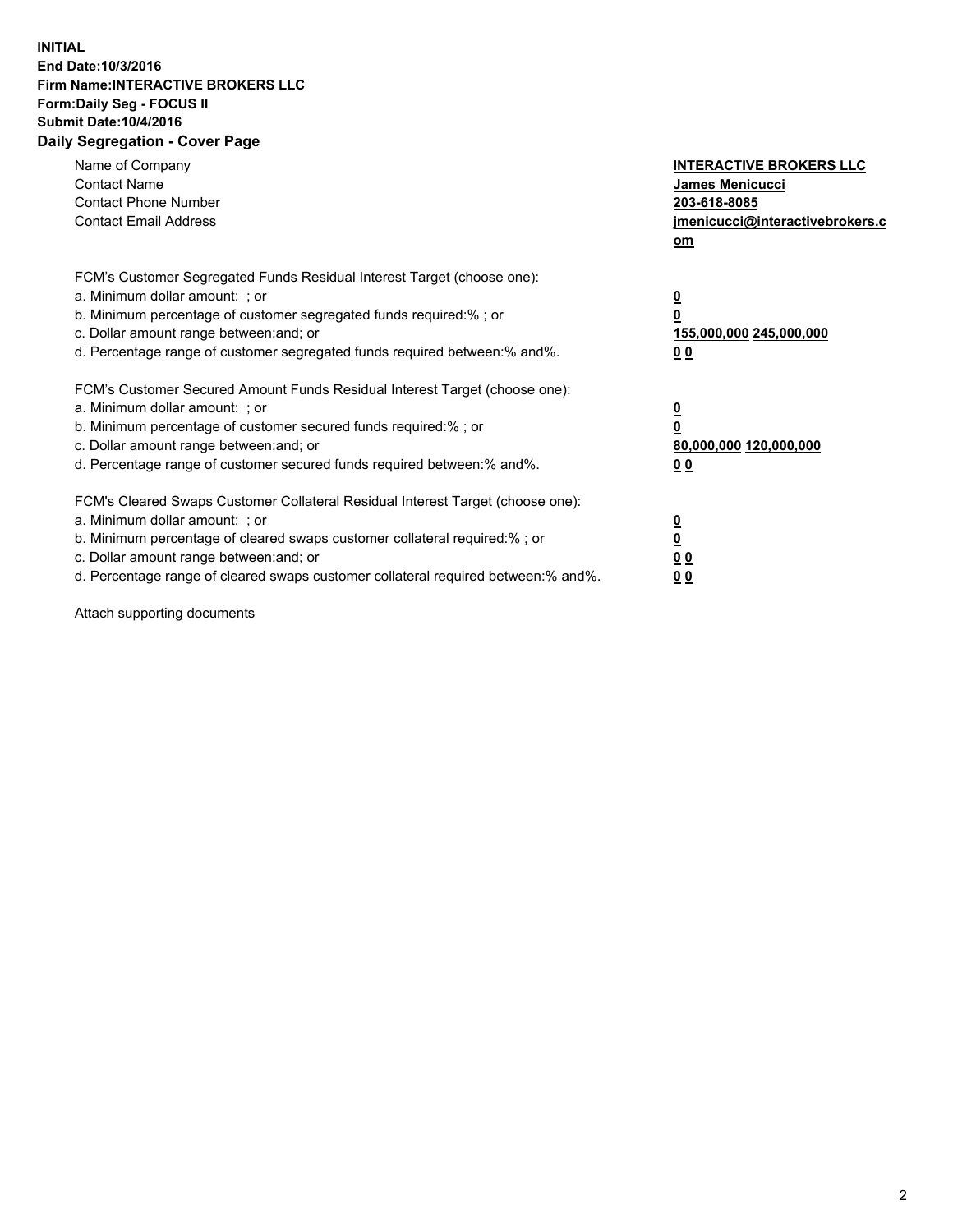## **INITIAL End Date:10/3/2016 Firm Name:INTERACTIVE BROKERS LLC Form:Daily Seg - FOCUS II Submit Date:10/4/2016 Daily Segregation - Secured Amounts**

|                | Daily Ocglegation - Occuled Amounts                                                                        |                                  |
|----------------|------------------------------------------------------------------------------------------------------------|----------------------------------|
|                | Foreign Futures and Foreign Options Secured Amounts                                                        |                                  |
|                | Amount required to be set aside pursuant to law, rule or regulation of a foreign                           | $0$ [7305]                       |
|                | government or a rule of a self-regulatory organization authorized thereunder                               |                                  |
| 1.             | Net ledger balance - Foreign Futures and Foreign Option Trading - All Customers                            |                                  |
|                | A. Cash                                                                                                    | 387, 159, 348 [7315]             |
|                | B. Securities (at market)                                                                                  | $0$ [7317]                       |
| 2.             | Net unrealized profit (loss) in open futures contracts traded on a foreign board of trade                  | 4,727,745 [7325]                 |
| 3.             | Exchange traded options                                                                                    |                                  |
|                | a. Market value of open option contracts purchased on a foreign board of trade                             | 316,744 [7335]                   |
|                | b. Market value of open contracts granted (sold) on a foreign board of trade                               | -53,084 [7337]                   |
| 4.             | Net equity (deficit) (add lines 1.2. and 3.)                                                               | 392,150,753 [7345]               |
| 5.             | Account liquidating to a deficit and account with a debit balances - gross amount                          | 55,875 [7351]                    |
|                | Less: amount offset by customer owned securities                                                           | 0 [7352] 55,875 [7354]           |
| 6.             | Amount required to be set aside as the secured amount - Net Liquidating Equity                             | 392,206,628 [7355]               |
|                | Method (add lines 4 and 5)                                                                                 |                                  |
| 7.             | Greater of amount required to be set aside pursuant to foreign jurisdiction (above) or line                | 392,206,628 [7360]               |
|                | 6.                                                                                                         |                                  |
|                | FUNDS DEPOSITED IN SEPARATE REGULATION 30.7 ACCOUNTS                                                       |                                  |
| $\mathbf{1}$ . | Cash in banks                                                                                              |                                  |
|                | A. Banks located in the United States                                                                      | 13,085,000 [7500]                |
|                | B. Other banks qualified under Regulation 30.7                                                             | 0 [7520] 13,085,000 [7530]       |
| 2.             | Securities                                                                                                 |                                  |
|                | A. In safekeeping with banks located in the United States                                                  | 422,276,370 [7540]               |
|                | B. In safekeeping with other banks qualified under Regulation 30.7                                         | 0 [7560] 422,276,370 [7570]      |
| 3.             | Equities with registered futures commission merchants                                                      |                                  |
|                | A. Cash                                                                                                    | $0$ [7580]                       |
|                | <b>B.</b> Securities                                                                                       | $0$ [7590]                       |
|                | C. Unrealized gain (loss) on open futures contracts                                                        | $0$ [7600]                       |
|                | D. Value of long option contracts                                                                          | $0$ [7610]                       |
|                | E. Value of short option contracts                                                                         | 0 [7615] 0 [7620]                |
| 4.             | Amounts held by clearing organizations of foreign boards of trade                                          |                                  |
|                | A. Cash                                                                                                    | $0$ [7640]                       |
|                | <b>B.</b> Securities                                                                                       | $0$ [7650]                       |
|                | C. Amount due to (from) clearing organization - daily variation                                            | $0$ [7660]                       |
|                | D. Value of long option contracts                                                                          | $0$ [7670]                       |
|                | E. Value of short option contracts                                                                         | 0 [7675] 0 [7680]                |
| 5.             | Amounts held by members of foreign boards of trade                                                         |                                  |
|                | A. Cash                                                                                                    | 84,445,847 [7700]                |
|                | <b>B.</b> Securities                                                                                       | $0$ [7710]                       |
|                | C. Unrealized gain (loss) on open futures contracts                                                        | -4,905,622 <sup>[7720]</sup>     |
|                | D. Value of long option contracts                                                                          | 316,748 [7730]                   |
|                | E. Value of short option contracts                                                                         | -53,084 [7735] 79,803,889 [7740] |
| 6.             | Amounts with other depositories designated by a foreign board of trade                                     | 0 [7760]                         |
| 7.             | Segregated funds on hand                                                                                   | $0$ [7765]                       |
| 8.             | Total funds in separate section 30.7 accounts                                                              | 515,165,259 [7770]               |
| 9.             | Excess (deficiency) Set Aside for Secured Amount (subtract line 7 Secured Statement<br>Page 1 from Line 8) | 122,958,631 [7380]               |
| 10.            | Management Target Amount for Excess funds in separate section 30.7 accounts                                | 80,000,000 [7780]                |
| 11.            | Excess (deficiency) funds in separate 30.7 accounts over (under) Management Target                         | 42,958,631 [7785]                |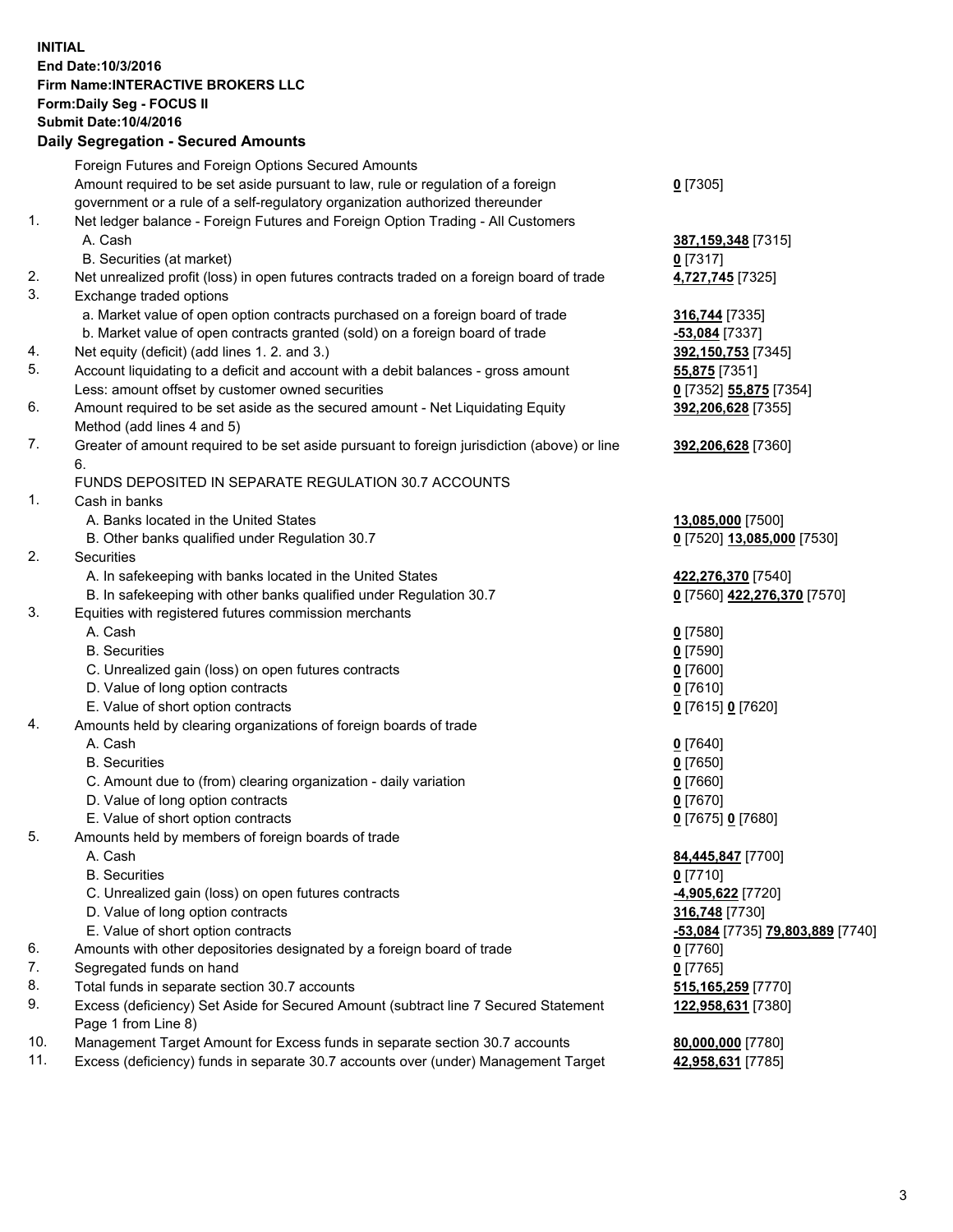**INITIAL End Date:10/3/2016 Firm Name:INTERACTIVE BROKERS LLC Form:Daily Seg - FOCUS II Submit Date:10/4/2016 Daily Segregation - Segregation Statement** SEGREGATION REQUIREMENTS(Section 4d(2) of the CEAct) 1. Net ledger balance A. Cash **3,023,461,611** [7010] B. Securities (at market) **0** [7020] 2. Net unrealized profit (loss) in open futures contracts traded on a contract market **-22,737,869** [7030] 3. Exchange traded options A. Add market value of open option contracts purchased on a contract market **123,774,270** [7032] B. Deduct market value of open option contracts granted (sold) on a contract market **-191,381,038** [7033] 4. Net equity (deficit) (add lines 1, 2 and 3) **2,933,116,974** [7040] 5. Accounts liquidating to a deficit and accounts with debit balances - gross amount **52,465** [7045] Less: amount offset by customer securities **0** [7047] **52,465** [7050] 6. Amount required to be segregated (add lines 4 and 5) **2,933,169,439** [7060] FUNDS IN SEGREGATED ACCOUNTS 7. Deposited in segregated funds bank accounts A. Cash **113,910,178** [7070] B. Securities representing investments of customers' funds (at market) **1,968,846,340** [7080] C. Securities held for particular customers or option customers in lieu of cash (at market) **0** [7090] 8. Margins on deposit with derivatives clearing organizations of contract markets A. Cash **29,499,506** [7100] B. Securities representing investments of customers' funds (at market) **1,120,556,328** [7110] C. Securities held for particular customers or option customers in lieu of cash (at market) **0** [7120] 9. Net settlement from (to) derivatives clearing organizations of contract markets **-4,567,265** [7130] 10. Exchange traded options A. Value of open long option contracts **123,771,524** [7132] B. Value of open short option contracts **-191,378,269** [7133] 11. Net equities with other FCMs A. Net liquidating equity **0** [7140] B. Securities representing investments of customers' funds (at market) **0** [7160] C. Securities held for particular customers or option customers in lieu of cash (at market) **0** [7170] 12. Segregated funds on hand **0** [7150] 13. Total amount in segregation (add lines 7 through 12) **3,160,638,342** [7180] 14. Excess (deficiency) funds in segregation (subtract line 6 from line 13) **227,468,903** [7190] 15. Management Target Amount for Excess funds in segregation **155,000,000** [7194] **72,468,903** [7198]

16. Excess (deficiency) funds in segregation over (under) Management Target Amount Excess